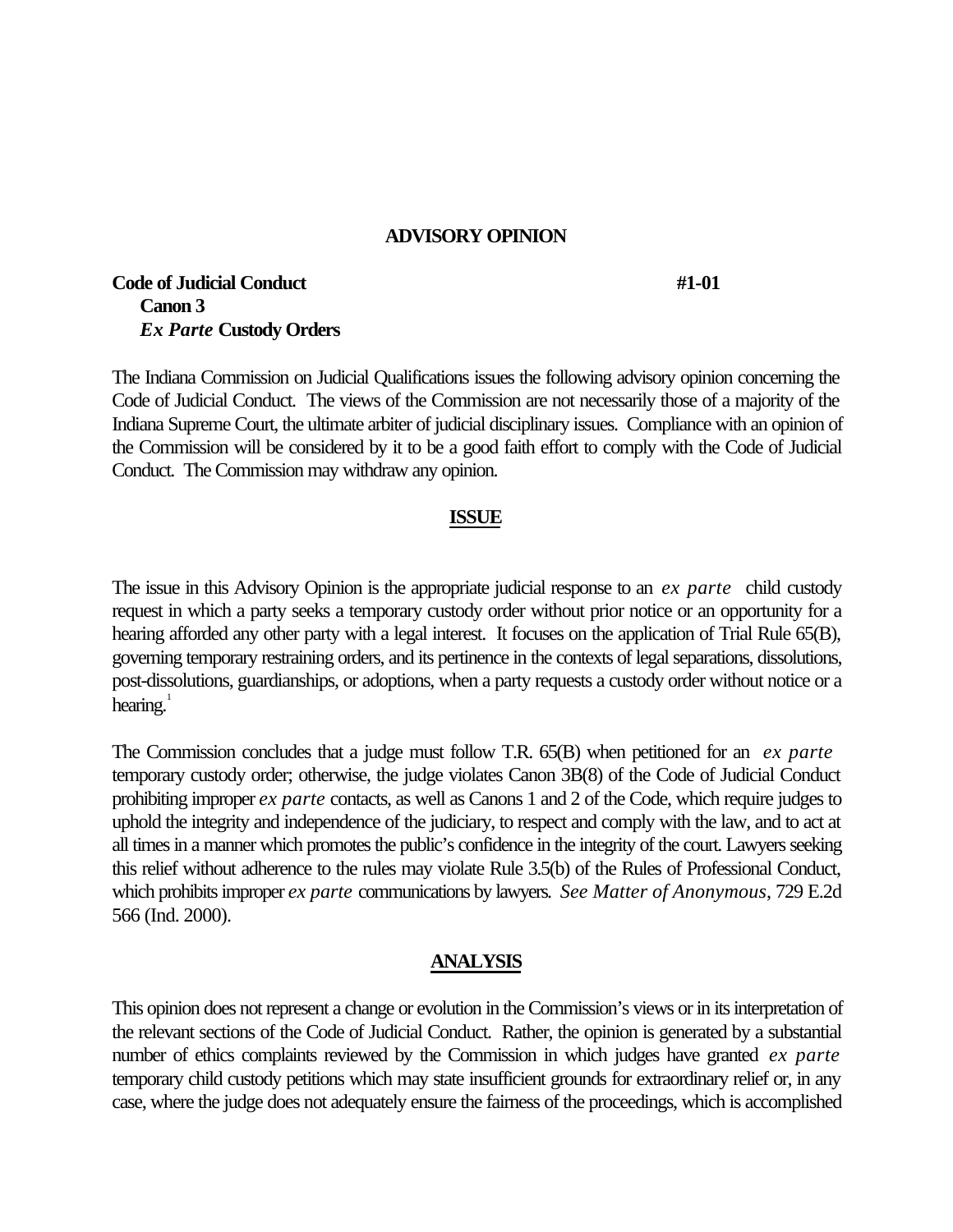by careful adherence to T.R.  $65(B)$ .<sup>2</sup> *Id.* 

Trial Rule 65(B) protects against abuses by requiring the petitioner to state by affidavit specific facts showing that immediate and irreparable injury, loss, or damage will result before an adverse party may be heard in opposition, and by requiring the petitioner to certify in writing any efforts made to give notice and the reasons supporting the claim that notice should not be required. It calls for security in a sum deemed appropriate by the court for the payment of costs and damages which may be incurred by a party wrongfully enjoined or restrained. It requires the judge to define the injury in the order, and to state why it is irreparable and why the order was granted without notice. When a temporary restraining order is granted without notice, the court must set it for a hearing at the earliest possible time, giving precedence to it above all other matters.

The cases the Commission has scrutinized indicate a lack of mindfulness that *ex parte* requests and resultant orders affecting custodial rights are extraordinary, and that the relief depends upon the existence of exigent circumstances – irreparable injury, loss, or damage without immediate relief. A request for emergency relief should not supplant what in reality constitutes a standard invocation of the court's powers through the trial rules, which rules generally are premised on the notion that a fair proceeding involves the commencement of a proceeding, reasonable notice, and a chance to be heard on the merits by any party with a legal interest before judicial action occurs. Judges and lawyers should proceed with meticulous attention to T.R. 65(B) whenever emergency custody is requested, whether upon the commencement of an adoption proceeding, a guardianship of a child, a legal separation or divorce, or a post-dissolution modification. Inattention to the extraordinary nature of the relief, and to the procedural demands the rules impose, undermines judicial fairness and integrity, and the public's trust.

The circumstances leading to the ethics inquiries reviewed by the Commission sometimes involve a noncustodial parent who, instead of returning a child after a visitation period, determines he or she wants custody – a modification – and files for, and obtains, immediate custody. The custodial parent, perhaps out-of-state, discovers only after the fact that an Indiana court has suspended the parent's custodial rights to their children. The parent then is compelled to make arrangements to obtain counsel, travel to Indiana for an immediate hearing, if the judge has expedited the case as required, and, if not, or if a continuance is needed for preparation, the custodial rights are suspended even longer. Of course, many are without the resources to defend the action at all.

Sometimes all the parties are local residents, and, perhaps, both have attorneys. The proceeding may be a new dissolution, or a guardianship or adoption. What is wrong is when an *ex parte* custody decision is made absent truly emergency circumstances and without regard to the details of T.R. 65(B). When this occurs, the perception is that custodial rights have been affected based only upon whether the petitioner has won a "race to the courthouse."

The Commission's intention is not to curtail the proper exercise of broad judicial discretion, nor do the members intend to substitute their judgments for that of a judge who finds on some rational basis that circumstances warrant emergency relief. The Commission members hope to improve and promote the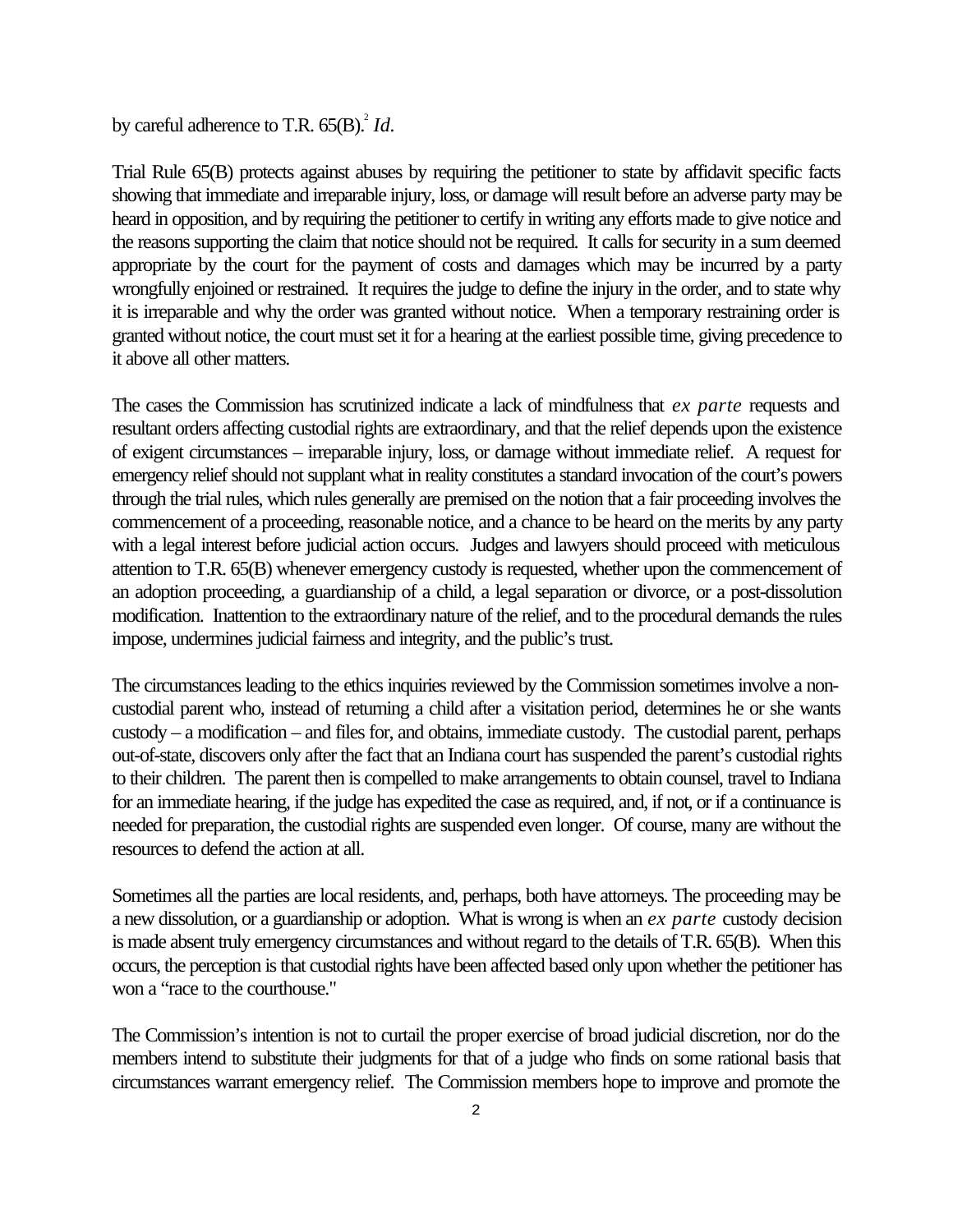integrity of our judiciary, and to help promote the public's confidence in the judiciary, by alerting judges, and lawyers, to the stringent and imposing ethical duties judicial officers undertake when considering whether to affect custodial rights *ex parte*. In considering a request for emergency custody of a child, or any other request under T.R. 65(B), a judge should be as cautious with the rights of the opposing party as with scrutinizing the merits of the petition.

A petitioner for a temporary restraining order under T.R. 65(B) must establish not only the potential for irreparable harm, but that the harm will occur before an adverse party may be heard; the petitioner must certify also what efforts at notice have been made and why notice is not required. A judge should carefully determine whether these elements are established. While the Commission hesitates to suggest a list of circumstances which the members would not favor, some examples may be helpful.

Many times, of course, these petitions present compelling reasons for an eventual custody order; yet, if the pleading really is a request for custodial rights, whether or not captioned as an emergency, it should not be treated as an emergency. An *ex parte* custody order is not properly a means to initiate a modification proceeding or to obtain an advantage in a subsequent petition on the merits of modification or other custody issue. Again, the custody request may be in the context of an adoption or guardianship, and not necessarily a dispute between two parents. Those proceedings, like modifications, presumably are not adjudicated without first providing any interested party the right to be heard, including on an interim custody issue. In those cases, too, petitioners for *ex parte* relief must set out a verified claim that irreparable injury will result without the emergency relief.

A claim that the custodial parent has violated an existing order, perhaps concerning visitation, should not alone justify emergency custodial relief. Those issues are addressed through the contempt process, or by injunction pursuant to I.C. 31-14-5-1. Similarly, a claim that the custodial parent has decided to move out of state, or that the child has expressed a desire to reside with the petitioner, does not justify emergency relief. These are issues for a modification hearing and for the application of the appropriate standard supporting a modification order.

Also, for example, the desire to enroll a child in school, if it requires custodial rights, does not in the Commission's view, *in itself*, justify a temporary modification of custody before the parent who currently has the custodial rights to make those arrangements has been heard. The petitioner may allege that harm will result if he or she cannot enroll the child, but the requisite potential harm cannot be only a personal or strategic disadvantage or the fact that existing orders keep the party from his or her objectives. Again, the standard is *irreparable harm or injury*. Some real emergency must exist which changes the complexion of the case from one which simply involves a parent who desires a modification and custodial rights, to one possibly warranting emergency action in the petitioner's favor. Even then, T.R. 65(B) must guide the process, providing the safeguards of the affidavit, detailed findings, and an immediate hearing.

Concerning the absence of notice and a hearing in these proceedings, the rule similarly provides safeguards against abuse. The rule requires a showing that irreparable harm will occur before notice may be given or before an adverse party may be heard. It can mean only that, where those representations indicate that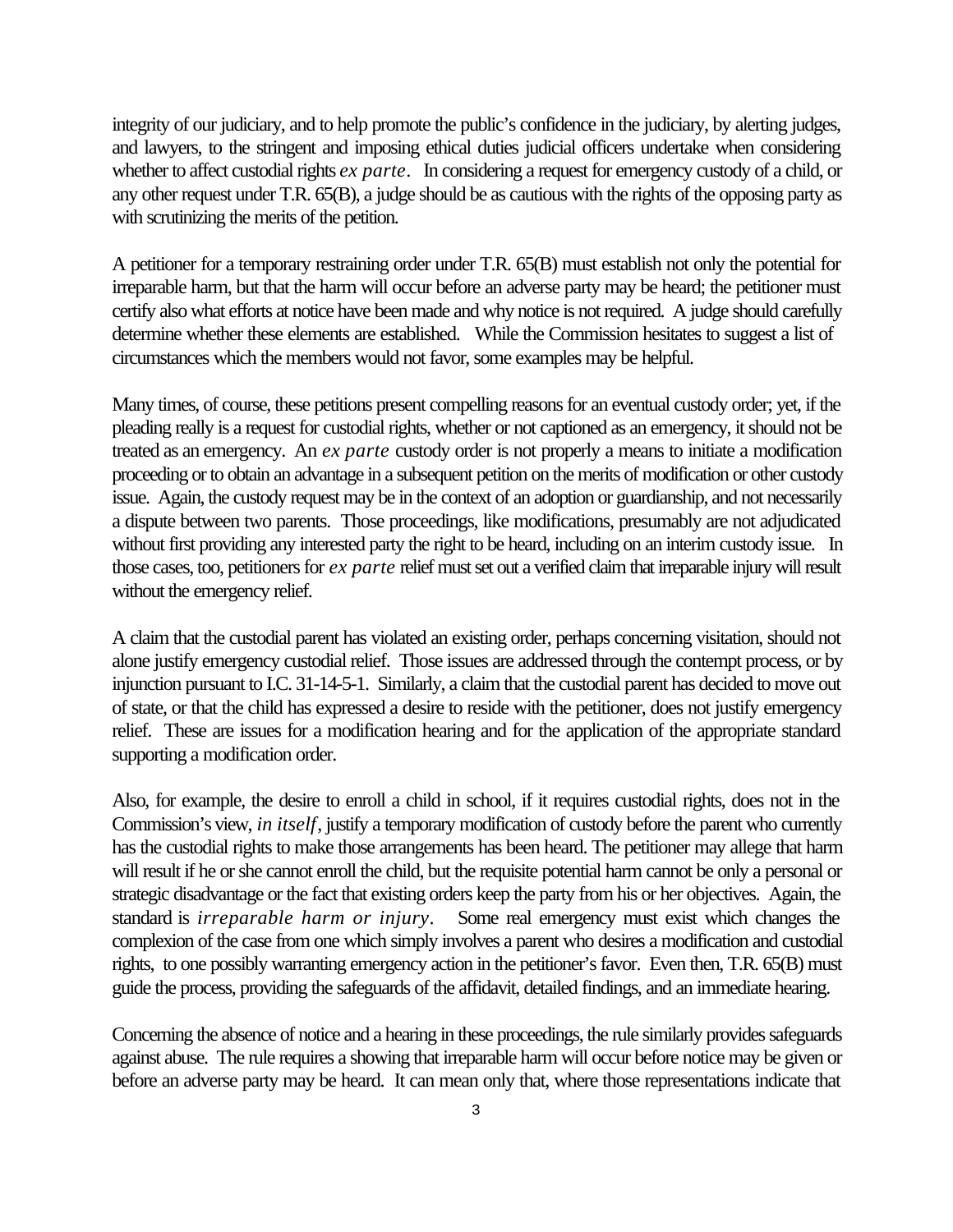notice and a hearing could be accomplished without harm, they should occur. A judge should insist on notice and a hearing if it is feasible and would not result in the alleged irreparable harm. In other words, there may be no good reason, even under the petitioner's claim, why notice should not be given and a hearing held before a ruling. A simple telephone call to opposing counsel, or to the other parent, and an offer to schedule a hearing before ruling, only promotes the integrity of the process.

In assessing both the sworn statements of the alleged irreparable harm which could result without the order, and the written certifications about notice or reasons for not providing it, if the judge does not insist on an abundance of facts in the pleadings, the judge should be prepared to actively question the petitioner or the petitioner's attorney about these claims. The key inquiries pertain to why the petition is submitted *ex parte*. Where is the other party? What notice has been accomplished? Why should this matter be heard without the opposing party's participation? What exactly is the *irreparable harm* which would result if the case simply is set for a hearing after notice is made? No such potential harm was indicated in the instances investigated by the Commission.

Some judges insist that counsel bring in the petitioner to discuss these aspects of the petition. Other judges have expressed concern that these recommended discussions themselves constitute improper *ex parte* contacts. These concerns are misplaced. After all, the judge properly has entered into an *ex parte* proceeding if T.R. 65(B) is followed. To gather information which helps the judge determine whether the extraordinary relief is warranted only bolsters the fairness of the *ex parte* process which is underway. Nonetheless, the judge should not entertain discussions which go beyond what he or she believes is necessary to adequately entertain the petition. Ideally, the conversation will be recorded.

Surely, many petitions for emergency custody raise issues which appear to require immediate action. Judges often are faced with real emergencies, and they may deem a situation an emergency where other reasonable people would differ. But even in those cases, consideration of the opposing party's rights is required. Again, T.R. 65(B) provides this underpinning of fairness. Of course, judges should be able to trust in the veracity of a sworn petition alleging that harm will result without an *ex parte* order. In reality, some are less than truthful, for which the judge is not accountable. However, T.R. 65(B) imposes important burdens on the petitioner, which likely will reduce the instances of false or unfounded petitions.

The Commission calls on the profession to eliminate the seemingly wide-spread practice in Indiana where lawyers seek, and judges provide, *ex parte* emergency custody where no irreparable harm or injury reasonably is foreseen without notice and a hearing – the fundamentals of our adversarial process. T.R. 65(B) provides the framework for fairness; judges and lawyers must make genuine assessments about whether the circumstances really invoke the rule at all. When this occurs, the Commission expects to review fewer citizen complaints about a lax and unfair procedure which adversely affects their most precious rights.<sup>3</sup>

## **CONCLUSION**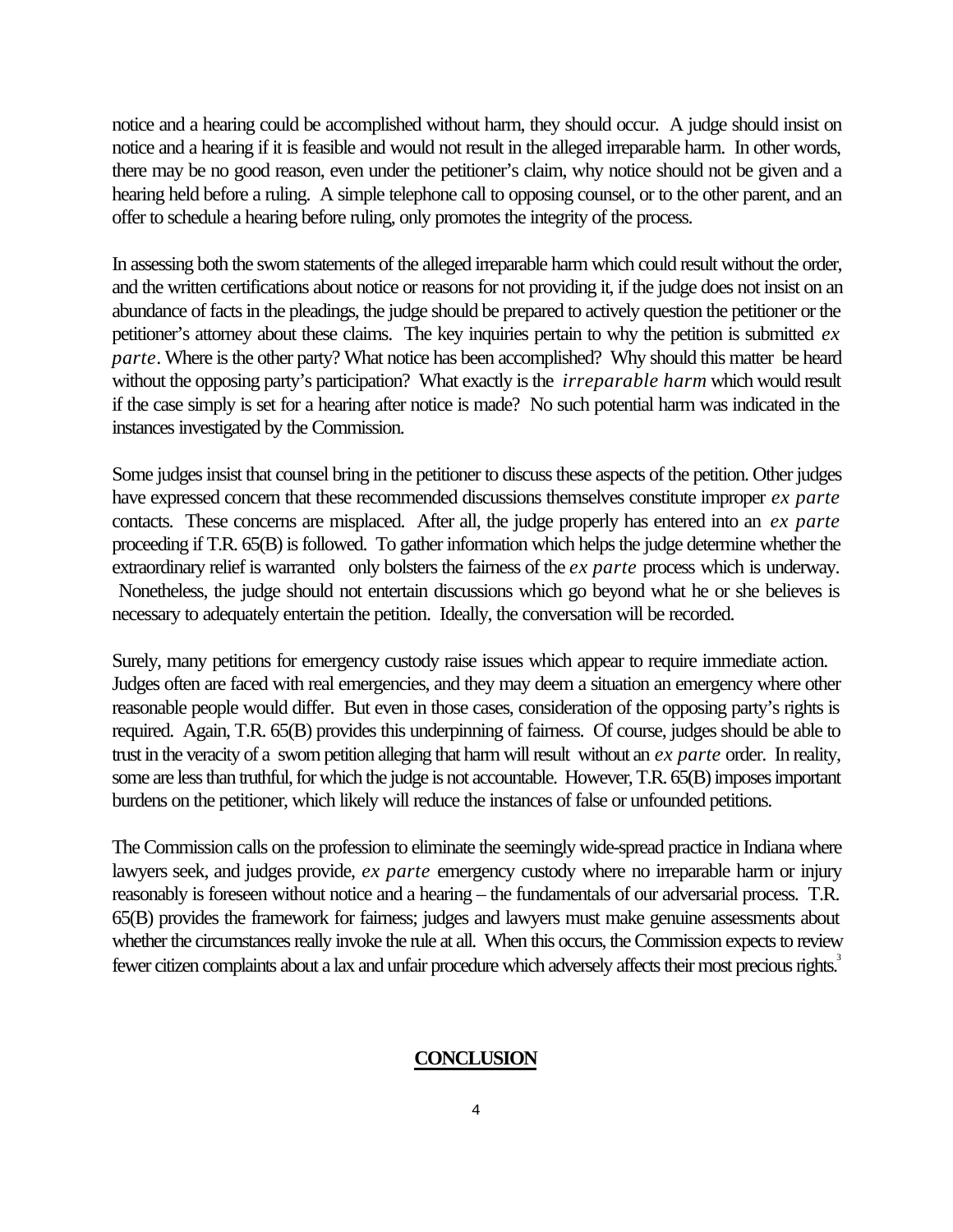*Ex parte* emergency custody orders in dissolution, post-dissolution, guardianship, and adoption proceedings must be considered the rare exceptions to the general premise that a fair proceeding includes reasonable notice and an opportunity to be heard. When the circumstances do warrant emergency *ex parte* relief, petitioners and judges must follow T.R. 65(B).

<sup>2</sup> Black's Law Dictionary describes a temporary restraining order as "an emergency remedy of short duration which may issue only in exceptional circumstances and only until the trial court can hear arguments or evidence, as the circumstances require…A temporary restraining order may be granted without written or oral notice to the adverse party or attorney only if…it clearly appears from specific facts shown by affidavit or by the verified complaint that immediate and irreparable injury, loss, or damage will result to the applicant before the adverse party or his attorney can be heard in opposition".

Trial Rule  $65(B)$ ,  $(C)$ ,  $(D)$ , and  $(E)$  provide as follows:

i<br>L

 **(B) Temporary restraining order – Notice – Hearing – Duration.** A temporary restraining order may be granted without written or oral notice to the adverse party or his attorney only if:

(1) it clearly appears from specific facts shown by affidavit or by the verified complaint that immediate and irreparable injury, loss, or damage will result to the applicant before the adverse party or his attorney can be heard in opposition; and

(2) the applicant's attorney certifies to the court in writing the efforts, if any, which have been made to give notice and the reasons supporting his claim that notice should not be required.

Every temporary restraining order granted without notice shall be indorsed with the date and hour of issuance; shall be filed forthwith in the clerk's office and entered of record; shall define the injury and state why it is irreparable and why the order was granted without notice; and shall expire by its terms within such time after entry, not to exceed ten [10] days, as the court fixes, unless within the time so fixed the order, for good cause shown, is extended for a like period or unless the whereabouts of the party against whom the order is granted is unknown and cannot be determined by reasonable diligence or unless the party against whom the order is directed consents that it may be extended for a longer period. The reasons for the extension shall be entered of record. In case a temporary restraining order is granted without notice, the motion for a preliminary injunction shall be set down for hearing at the earliest possible time and takes precedence of all matters except older matters of the same character; and when the motion comes on for hearing the party who obtained the temporary restraining order shall proceed with the application for a preliminary injunction and, if he does not do so, the court shall dissolve the temporary restraining order. On two (2) days' notice to the party who obtained the temporary restraining order without notice or on such shorter notice to that party as the court may prescribe, the adverse party may appear and move its dissolution or modification and in that event the court shall proceed to hear and determine such motion as expeditiously as the ends of justice require.

 **(C) Security.** No restraining order or preliminary injunction shall issue except upon the giving of security by the applicant, in such sum as the court deems proper, for the payment of such costs and damages as may be incurred or suffered by any party who is found to have been wrongfully enjoined or restrained. No such security shall be required of a governmental organization, but such governmental organization shall be responsible for costs and damages as may be incurred or suffered by any party who is found to have been wrongfully enjoined or restrained.

<sup>1</sup> This opinion does not directly apply to proceedings which may involve custody issues but which properly are *ex parte*, such as protective order cases, or other matters which operate pursuant to their own statutory provisions, such as

juvenile detention or CHINS placement proceedings. Generally, it does apply to any petition for a temporary restraining order under T.R. 65(B), whether or not custody issues are involved. *See Matter of Jacobi*, 715 N.E.2d 873 (Ind. 1999).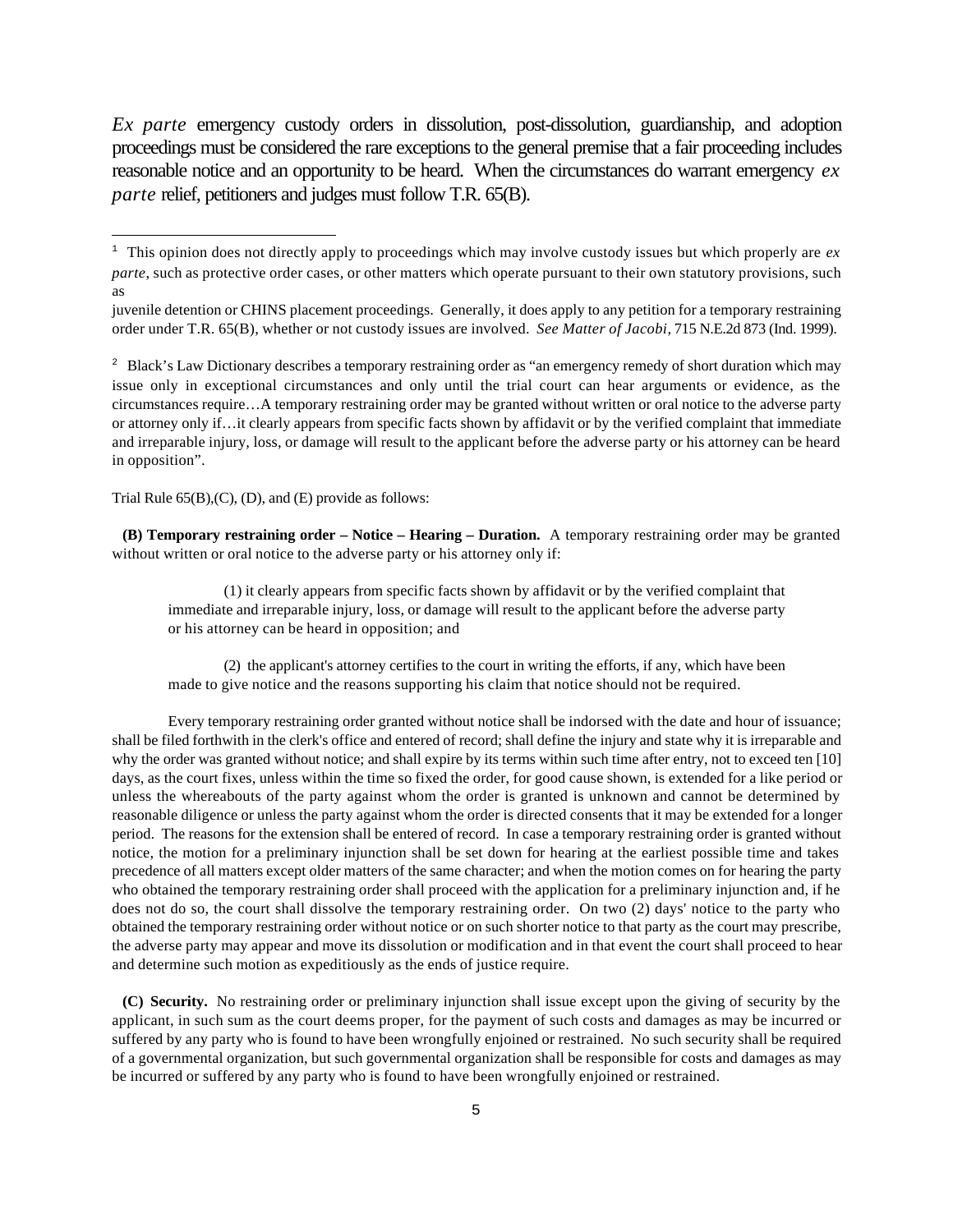The provisions of Rule 65.1 apply to a surety upon a bond or undertaking under this rule.

i<br>L

 **(D) Form and scope of injunction or restraining order.** Every order granting temporary injunction and every restraining order shall include or be accompanied by findings as required by Rule 52; shall be specific in terms; shall describe in reasonable detail, and not by reference to the complaint or other document, the act or acts sought to be restrained; and is binding only upon the parties to the action, their officers, agents, servants, employees, and attorneys, and upon those persons in active concert or participation with them who receive actual notice of the order by personal service or otherwise.

 **(E) Temporary Restraining Orders – Domestic Relations Cases.** Subject to the provision set forth in this paragraph, in an action for dissolution of marriage, separation, or child support, the court may issue a Temporary Restraining Order, without hearing or security, if ether party files a verified petition alleging an injury would result to the moving party if no immediate order were issued.

(1) *Joint Order*. If the court finds that an order shall be entered under this paragraph, the court may enjoin both parties from:

(a) transferring, encumbering, concealing, selling or otherwise disposing of any joint property of the parties or asset of the marriage except in the usual course of business or for the necessities of life, without the written consent of the parties or the permission of the court; and/or

(b) removing any child of the parties then residing in the State of Indiana from the State with the intent to deprive the court of jurisdiction over such child without the prior written consent of all parties or the permission of the court.

(2) *Separate Order Required*. In the event a party seeks to enjoin the non-moving party from abusing, harassing, disturbing the peace, or committing a battery on the petitioning party or any child or step-child of the parties, or exclude the non-moving party from the family dwelling, the dwelling of the non-moving party, or any other place, and the court determines that an order shall be issued, such order shall be addressed to one person. A joint or mutual restraining or protective order shall not be issued. If both parties allege injury, they shall do so by separate petitions. The trial court shall review each petition separately and grant or deny each petition on its individual merits. In the event the trial court finds cause to grant both petitions, it shall do so by separate orders.

(3) *Effect of Order*. An order entered under this paragraph is automatically effective upon service. Such orders are enforceable by all remedies provided by law including contempt. Once issued, such orders remain in effect until the entry of a decree or final order or until modified or dissolved by the court.

 **(F) Statutory Provision Unaffected by this Rule**. Nothing in this rule shall affect provisions of statutes extending or limiting the power of a court to grant injunctions. By way of example and not by way of limitation, this rule shall not affect the provisions of 1967 Indiana Acts, ch. 357, § § 1-8<sup>1</sup> relating to public lawsuits, and Indiana Acts, ch. 7, § § 1-15<sup>2</sup> providing for removal of injunctive and mandamus actions to the Court of Appeals of Indiana, and Indiana Acts, ch. 12  $(1933).<sup>3</sup>$ 

 ${}^{1}$ IC 34-4-17-1 to 34-4-17-8. 2IC 34-4-18-1 to 34-4-18-13 (Repealed). 3IC 22-6-1-1 to 22-6-1-12.

<sup>3</sup> The Commission, clearly, cannot contemplate all the potential circumstances which may arise. Judges may find themselves faced with truly unusual or unexpected sets of facts, and they must be able to proceed within their sound